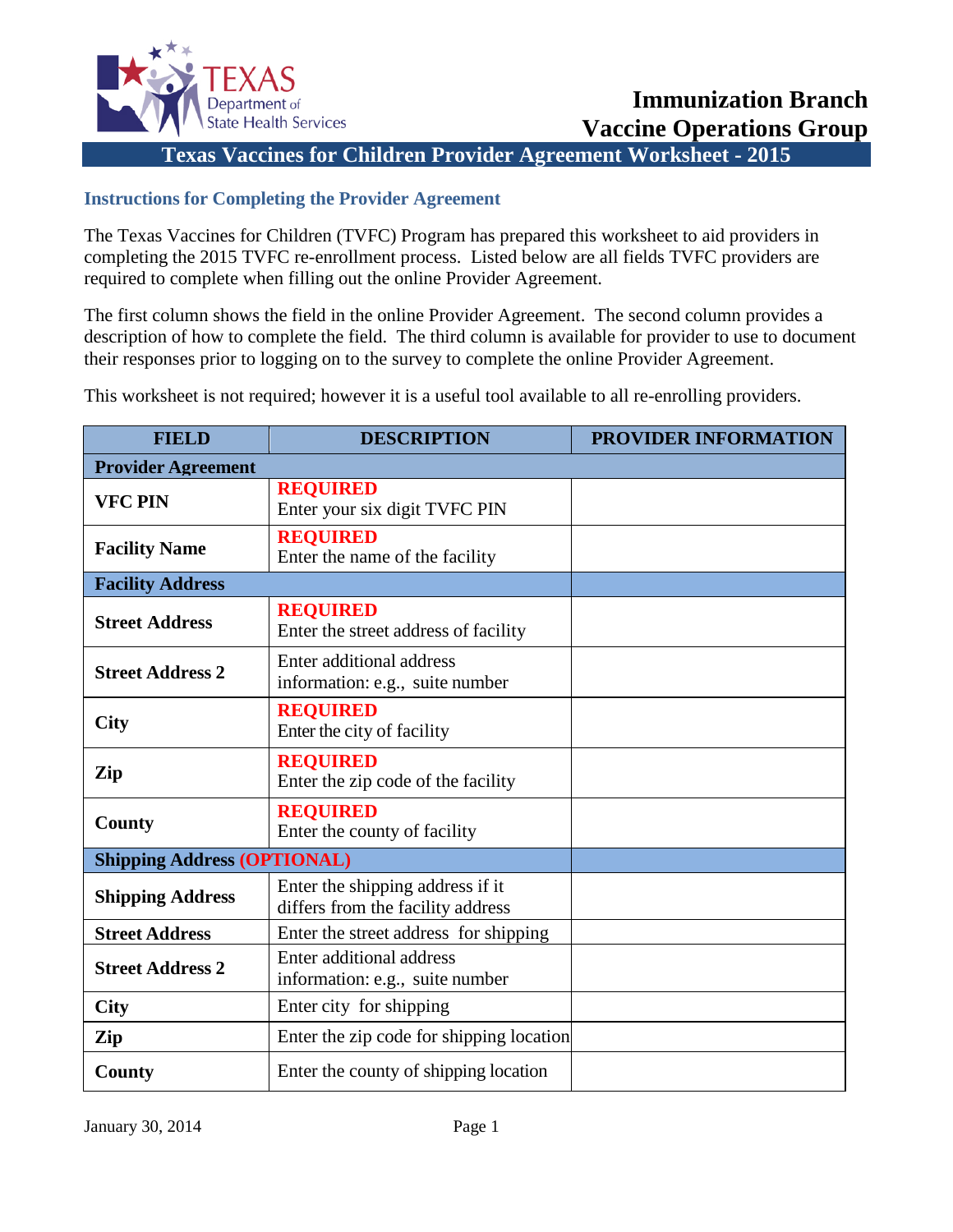

**Immunization Branch**

**Vaccine Operations Group**

| <b>Medical Director or Equivalent</b> |                                                        |  |
|---------------------------------------|--------------------------------------------------------|--|
|                                       | <b>REQUIRED</b>                                        |  |
| <b>Last Name</b>                      | Enter the last name of the medical<br>director         |  |
|                                       | <b>REQUIRED</b>                                        |  |
| <b>First Name</b>                     | Enter the first name of the medical                    |  |
|                                       | director                                               |  |
|                                       | <b>REQUIRED</b>                                        |  |
| <b>Title</b>                          | Enter the title of the medical director                |  |
|                                       | (MD, NP, PA, DO, etc.)                                 |  |
|                                       | <b>REQUIRED</b>                                        |  |
| <b>Specialty</b>                      | Enter the specialty of the medical                     |  |
|                                       | director (i.e. pediatrics, etc.)                       |  |
|                                       | <b>REQUIRED</b><br>Enter the TX medical license of the |  |
| <b>License Number</b>                 | medical director (e.g. A1234)                          |  |
|                                       | <b>REQUIRED</b>                                        |  |
| <b>National Provider ID</b>           | Enter the national provider identifier                 |  |
|                                       | number (NPI # 10-digit number)                         |  |
| <b>VFC Primary Coordinator</b>        |                                                        |  |
|                                       | <b>REQUIRED</b>                                        |  |
| <b>Last Name</b>                      | Enter the last name of the Primary                     |  |
|                                       | Coordinator                                            |  |
|                                       | <b>REQUIRED</b>                                        |  |
| <b>First Name</b>                     | Enter the first name of the Primary<br>Coordinator     |  |
|                                       | <b>REQUIRED</b>                                        |  |
| <b>Title</b>                          | Enter the title of the primary                         |  |
|                                       | coordinator (i.e. MD, MA, office                       |  |
|                                       | manager, etc.)<br><b>REQUIRED</b>                      |  |
| <b>Telephone Number</b>               | Enter the telephone number of the                      |  |
|                                       | Primary Coordinator                                    |  |
|                                       | <b>REQUIRED</b>                                        |  |
| <b>Email Address</b>                  | Enter the email address of the Primary<br>Coordinator  |  |
| <b>VFC Back-Up Coordinator</b>        |                                                        |  |
|                                       | <b>REQUIRED</b>                                        |  |
| <b>Last Name</b>                      | Enter the last name of the Back-up<br>Coordinator      |  |
|                                       | <b>REQUIRED</b>                                        |  |
| <b>First Name</b>                     | Enter the first name of the Back-up                    |  |
|                                       | Coordinator                                            |  |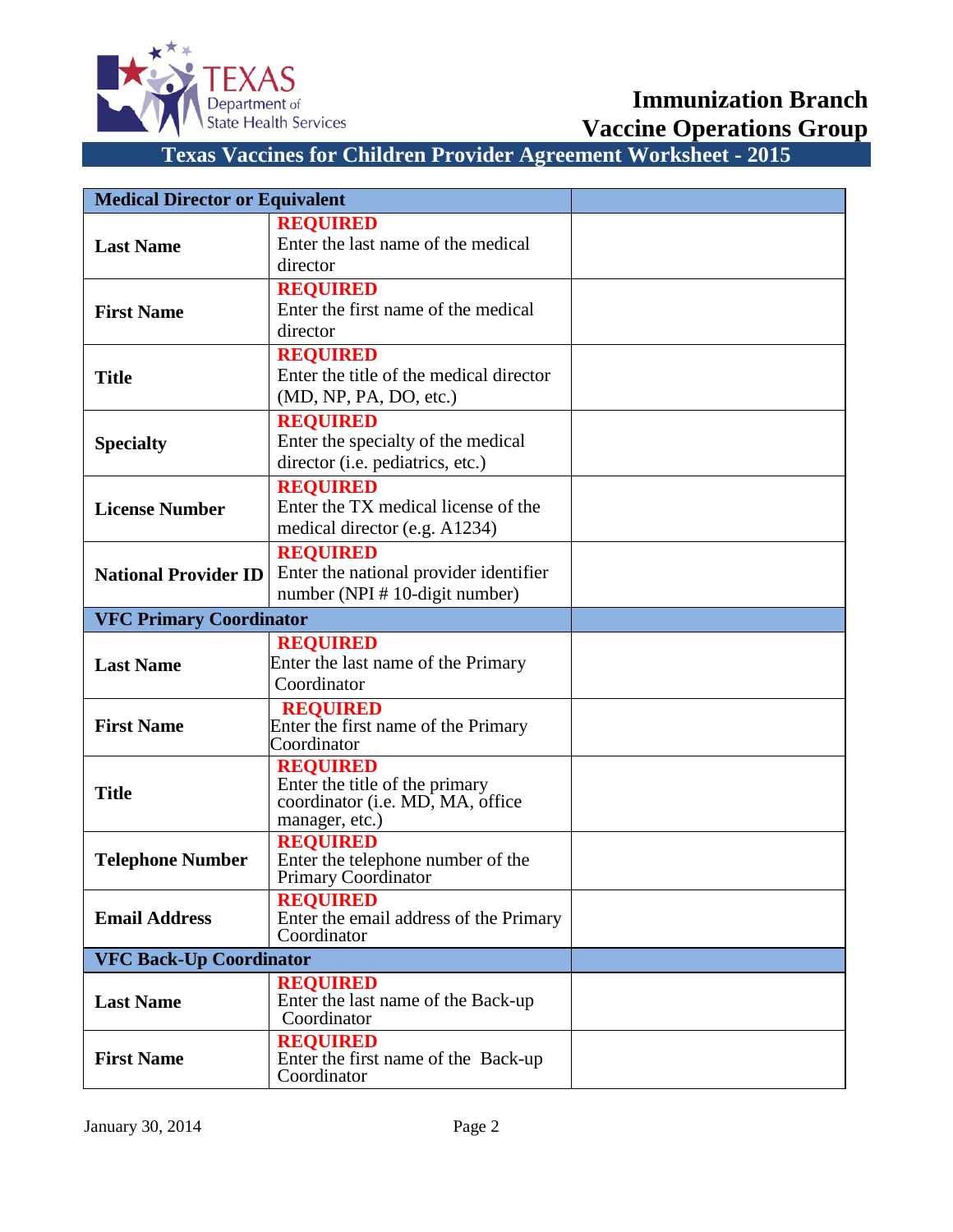

**Vaccine Operations Group**

| <b>Title</b>                                    | <b>REQUIRED</b><br>Enter the title of the Back-up<br>Coordinator (i.e. MD, MA, office<br>manager, etc.)                                                       |  |
|-------------------------------------------------|---------------------------------------------------------------------------------------------------------------------------------------------------------------|--|
| <b>Telephone Number</b>                         | <b>REQUIRED</b><br>Enter the telephone number of the<br>Back-up Coordinator                                                                                   |  |
| <b>Email Address</b>                            | <b>REQUIRED</b><br>Enter the email address of the Back-up<br>Coordinator                                                                                      |  |
| <b>Required Training</b>                        |                                                                                                                                                               |  |
| <b>Primary coordinator</b>                      | <b>REQUIRED</b><br>Check the boxes for the appropriate<br>answer to the questions                                                                             |  |
| <b>Back-up coordinator</b>                      | <b>REQUIRED</b><br>Check the boxes for the appropriate<br>answer to the questions                                                                             |  |
| <b>Providers Practicing</b><br>at this Facility | Enter all licensed health care providers that have prescribing authority. (i.e.<br>MD, DO, NP, RPH, etc.)                                                     |  |
| <b>Name</b>                                     | <b>REQUIRED</b><br>Enter the name of the provider (first)<br>name, last name).                                                                                |  |
| <b>Title</b>                                    | <b>REQUIRED</b><br>Enter the title of the provider (i.e. MD,<br>DO, NP, etc)                                                                                  |  |
| <b>License Number</b>                           | <b>REQUIRED</b><br>Enter the provider's valid Texas<br>medical license (e.g. A1234)                                                                           |  |
| <b>National Provider ID</b>                     | <b>REQUIRED</b><br>Enter the provider National provider<br>identifier number (NPI# 10-digit<br>number)                                                        |  |
| <b>Provider Agreement</b>                       |                                                                                                                                                               |  |
| <b>Name</b>                                     | <b>REQUIRED</b><br>Enter the name of the medical director<br>of the facility                                                                                  |  |
| <b>Today's Date</b>                             | <b>REQUIRED</b><br>Enter today's date                                                                                                                         |  |
| <b>Facility Type (Drop-down)</b>                |                                                                                                                                                               |  |
| <b>Private Choice</b>                           | <b>REQUIRED</b><br>Select the type of private facility this<br>facility is. If it is a public facility<br>select "Not Applicable, We are a<br>public facility |  |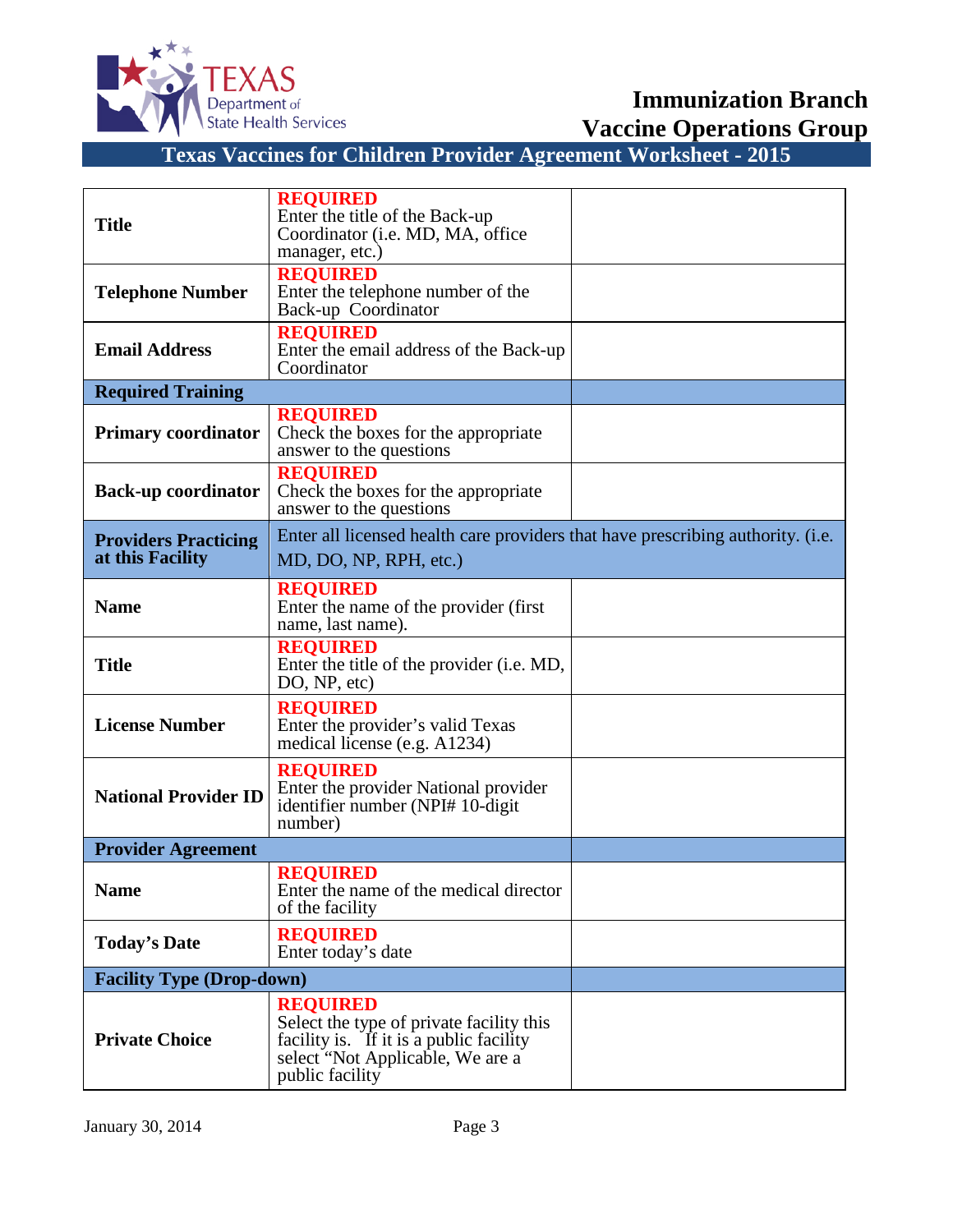

**Vaccine Operations Group**

| <b>Public Choice</b>                                                     | This choice will only show if "Not<br>applicable" was chosen on the previous<br>drop down box. Select the type of<br>public facility this facility is.<br><b>REQUIRED if "Not applicable" is</b><br>selected in the previous drop down<br>menu |  |
|--------------------------------------------------------------------------|------------------------------------------------------------------------------------------------------------------------------------------------------------------------------------------------------------------------------------------------|--|
| <b>Vaccines Offered (All, Specialty)</b>                                 |                                                                                                                                                                                                                                                |  |
| <b>Selection</b>                                                         | <b>REQUIRED</b><br>Select whether you facility offers<br>all ACIP vaccines or select<br>vaccines. Choose "All ACIP<br>Recommended Vaccines" unless<br>you have been approved by the<br>Immunization Program as a                               |  |
| <b>Select Vaccines</b><br><b>Offered by</b><br><b>Specialty Provider</b> | Question is available only if<br>"offers select vaccines" is<br>chosen.<br>Select each vaccine your specialty<br>facility offers. REQUIRED only if<br>previous answer selected is "Select<br>vaccines offered by Specialty<br>Provider"        |  |
| <b>Provider Population</b>                                               |                                                                                                                                                                                                                                                |  |
| Enrolled in<br>Medicaid                                                  | <b>REQUIRED</b><br>Enter number of children in this<br>category who received VFC vaccine<br>in your practice by age group:<br>$<1$ YEAR<br>$\bullet$<br>1-6 YEARS<br><b>7-18 YEARS</b><br>$\bullet$                                            |  |
| No Health Insurance                                                      | <b>REQUIRED</b><br>Enter number of children in this<br>category who received VFC<br>vaccine in your practice by age<br>group:<br>$<$ 1 YEAR<br><del>1 6 YEARS</del>                                                                            |  |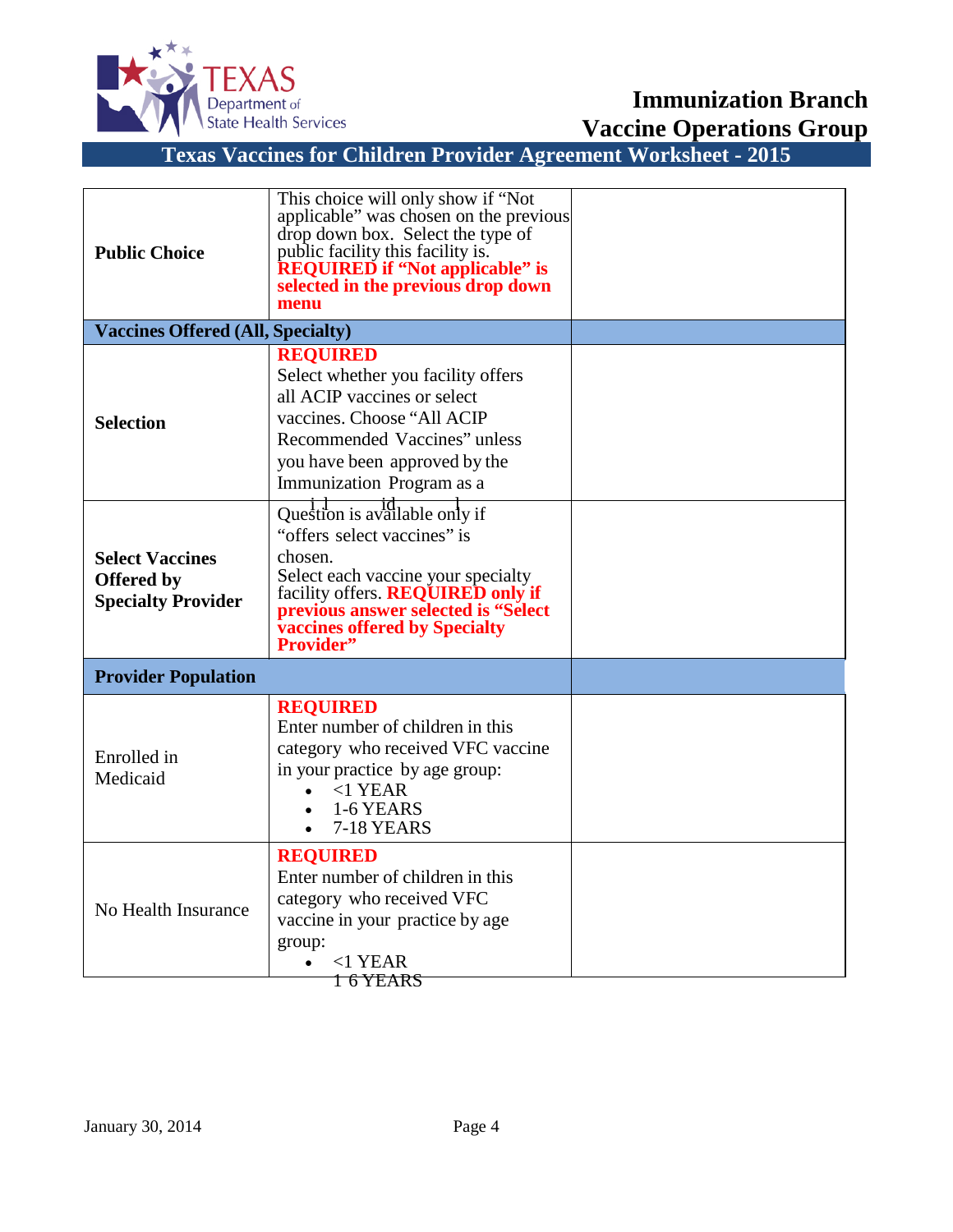

**Vaccine Operations Group**

| American Indian<br>/Alaskan Native                            | <b>REQUIRED</b><br>Enter number of children in this<br>category who received VFC<br>vaccine in your practice by age<br>group:<br>$<1$ YEAR                                                                                                                                                               |  |
|---------------------------------------------------------------|----------------------------------------------------------------------------------------------------------------------------------------------------------------------------------------------------------------------------------------------------------------------------------------------------------|--|
| Underinsured in<br>FQHC/RHC or<br><b>Deputized Facility</b>   | <b>REQUIRED</b><br>Enter number of children in this<br>category who received VFC<br>vaccine in your practice by age<br>group:<br>$<$ 1 YEAR<br>1-6 YEARS<br><b>7-18 YEARS</b><br><b>Only FQHC/ RHC/ &amp; Deputized</b><br><b>Facilities should enter underinsured</b><br>population numbers in this row |  |
| <b>Total VFC</b>                                              | <b>REQUIRED</b><br><b>Total each column in the VFC</b><br>eligible section                                                                                                                                                                                                                               |  |
| Insured (private pay/<br>health insurance<br>covers vaccines) | <b>REQUIRED</b><br>Enter number of children in this<br>category who received non-VFC<br>vaccine in your practice by age<br>group:<br>$<$ 1 YEAR<br>$\bullet$<br>1-6 YEARS<br>7-18 YEARS                                                                                                                  |  |
| Other underinsured                                            | <b>REQUIRED</b><br>Enter number of children in this<br>category who received non-VFC<br>vaccine in your practice by age<br>group:<br>$<$ 1 YEAR<br>$\bullet$<br>1-6 YEARS<br>7-18 YEARS<br>All providers except FQHC/RHC/ &<br>Deputized facilities should use this<br>row for underinsured reporting    |  |